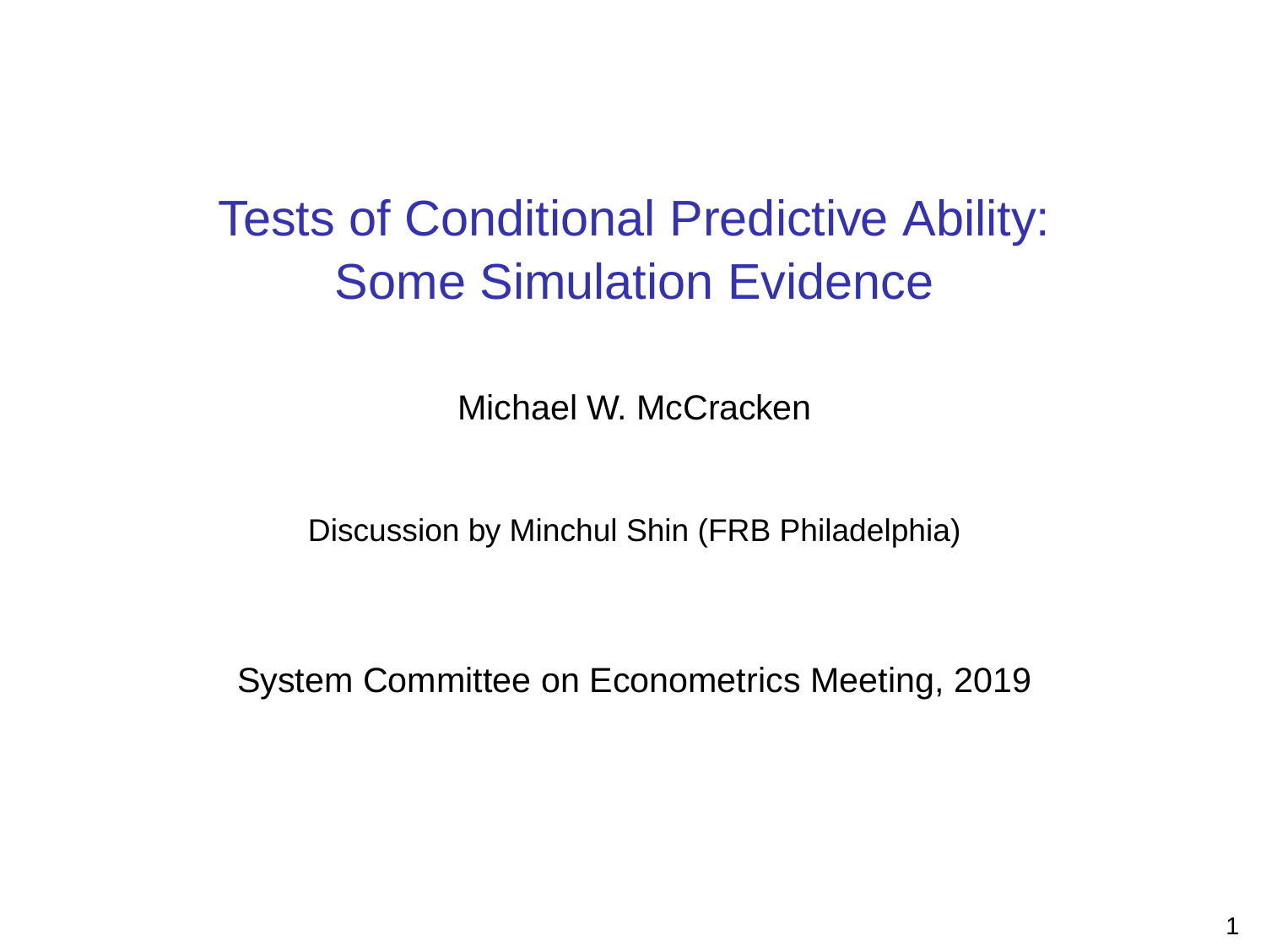# This paper ...

**[1]** Provide data-generating-processes (DGPs) that are consistent with Giacomini and White (2006, *Econometrica*)'s theoretical framework

**[2]** Analyze finite-sample properties of Giacomini and White (GW, hereafter)'s testing procedures for

- 1. Unconditional predictive ability
- 2. Conditional predictive ability

where forecasts are generated with

- 1. Fixed-window estimation scheme
- 2. Rolling-window estimation scheme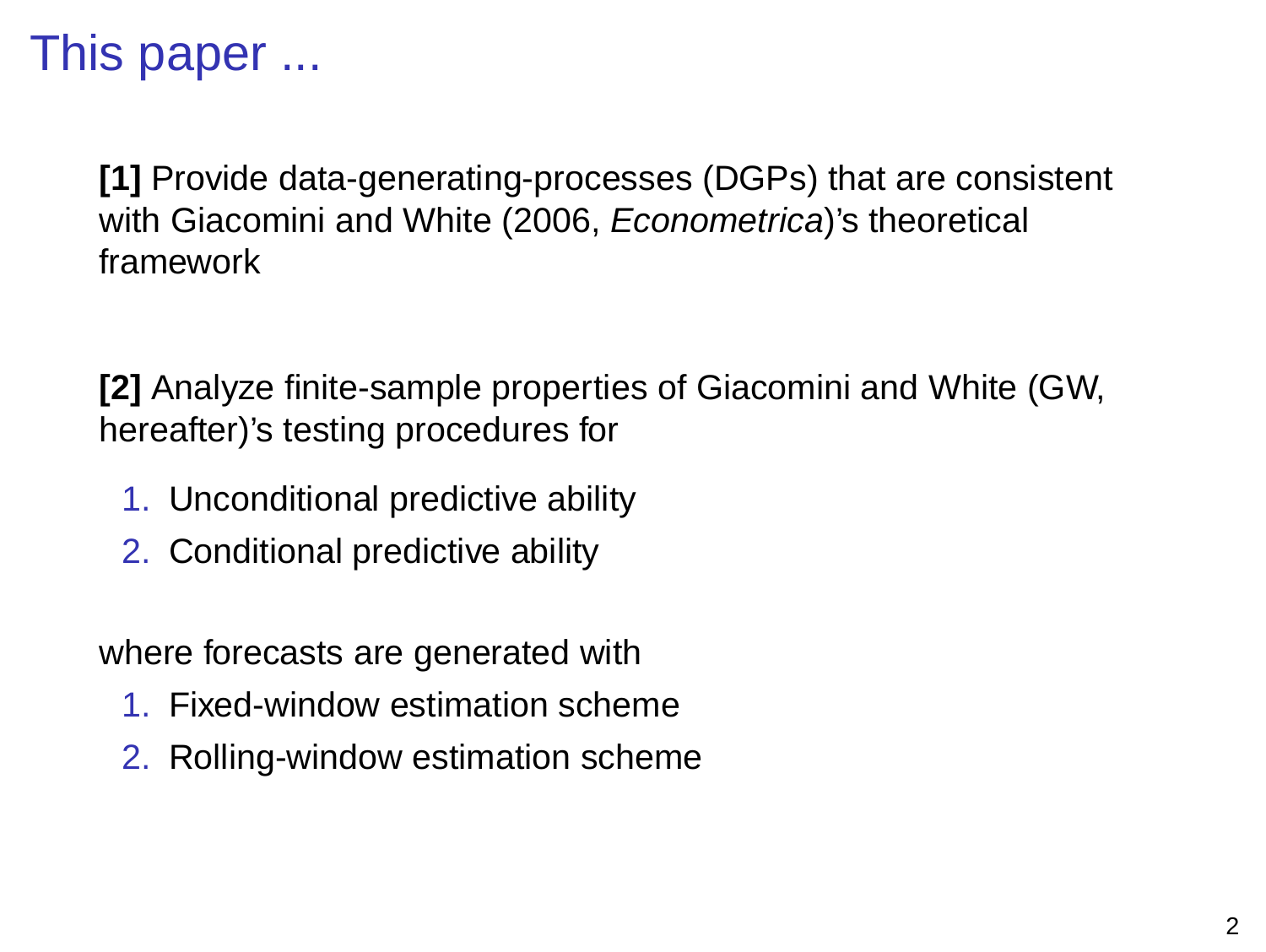## In this discussion

I will talk about this paper in terms of ...

- 1. Relevance
- 2. Challenges

Then, I will list my comments on the paper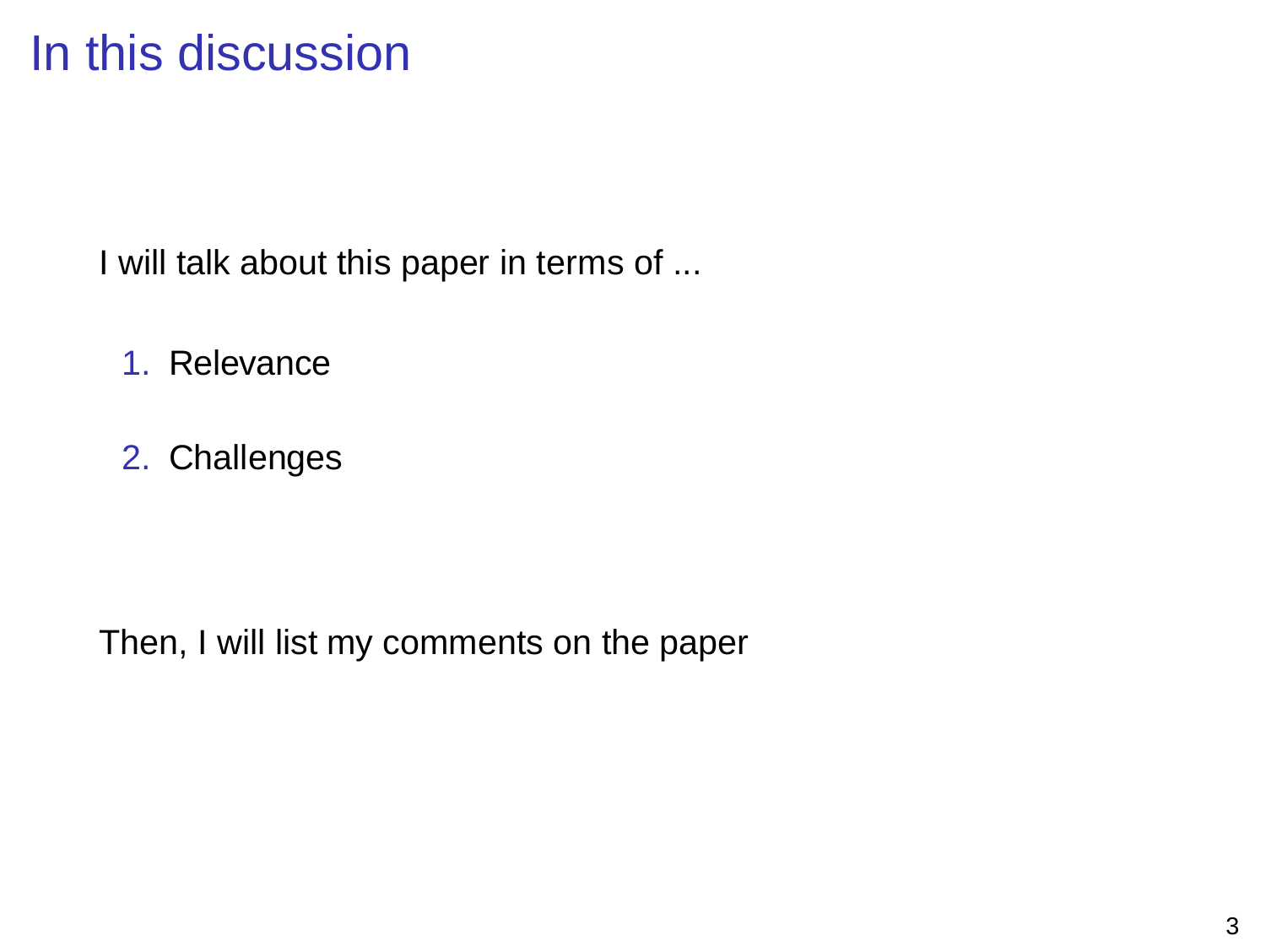### **Relevance**

Among 50 regular articles published over the last year in the International Journal of Forecasting:

- $\triangleright$  25 papers perform statistical testing on equal-predictive-ability
- $\triangleright$  20 papers report results based on Diebold-Mariano (DM)-type statistic with
	- Recursive-window estimation  $(11$  papers)
	- ▶ Rolling-window estimation (8 papers)
	- **Fixed-window estimation (1 paper)**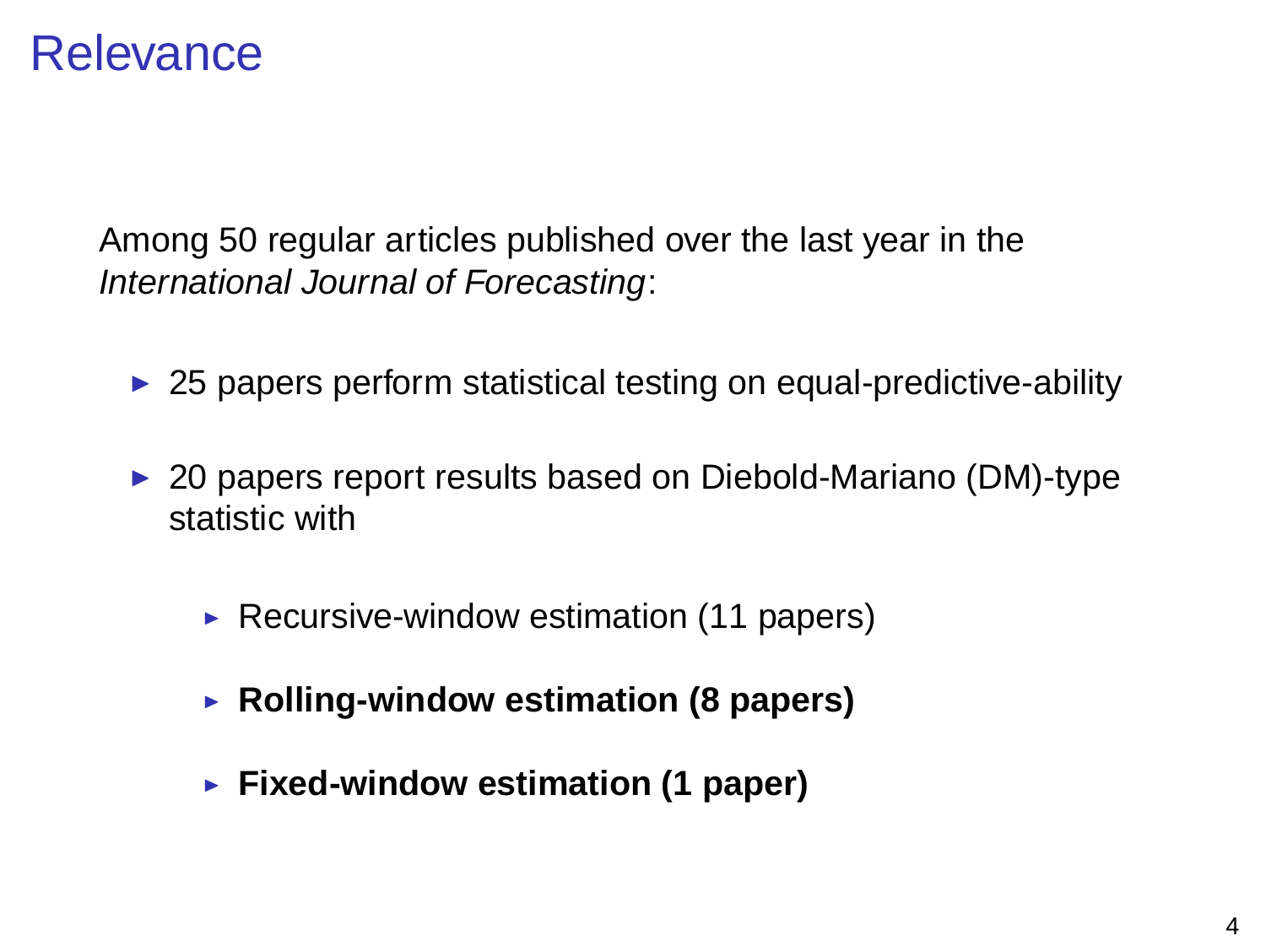## **Challenges**

Forecast target:  $y_{t+h}$ 

Two forecasts made at time t:  $f_{1,t}$  and  $f_{2,t}$ 

Define a loss differential

$$
d_{t+h} = L(y_{t+h}, f_{1,t}) - L(y_{t+h}, f_{2,t})
$$

where  $L(y, f)$  is a loss function

Consider two types of null hypotheses for equal predictive ability

$$
E[d_{t+h}] = 0 \quad \text{or} \quad E[d_{t+h}|\mathcal{F}_t] = 0
$$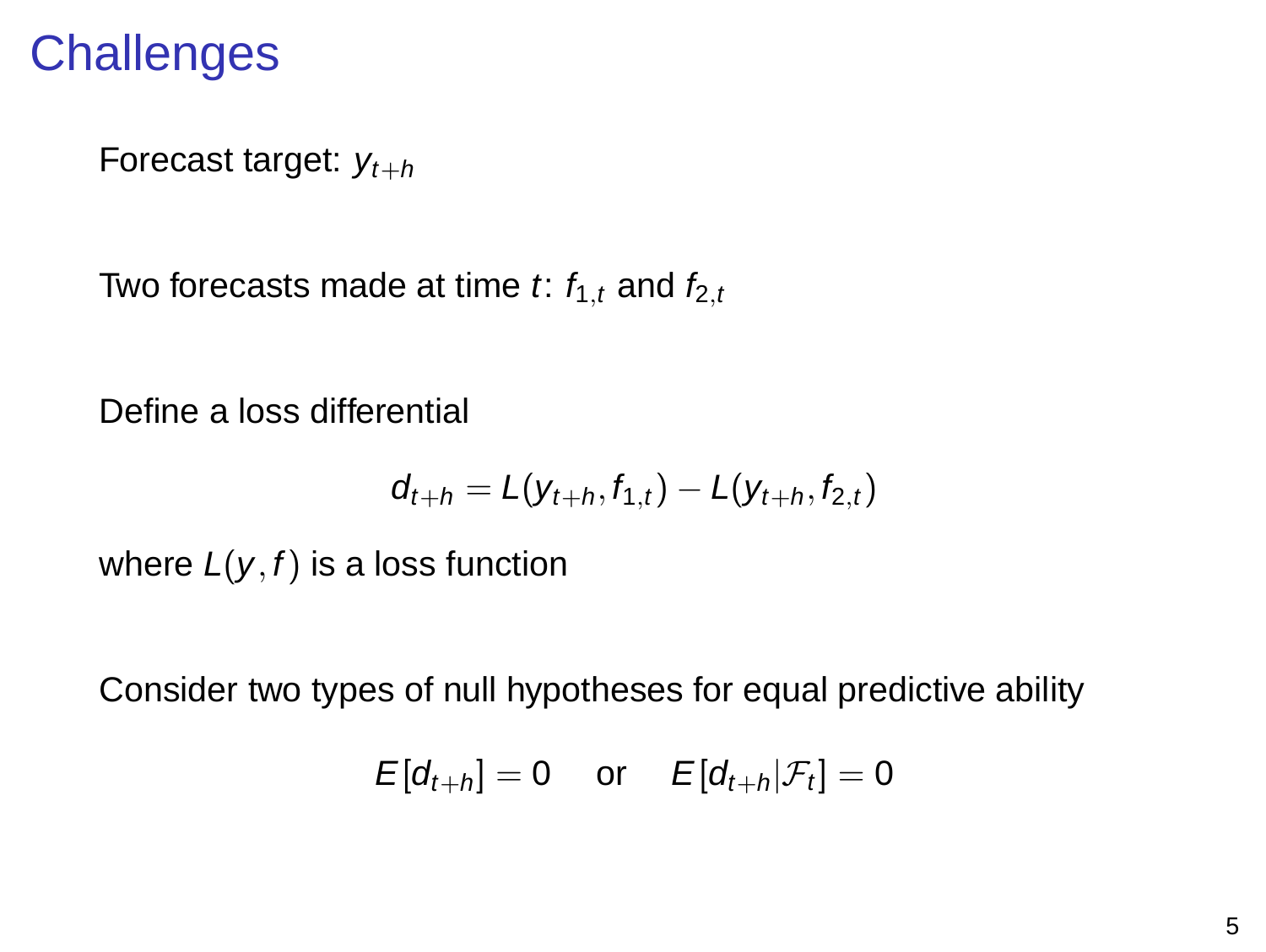## **Challenges**

Conditional predictive ability test:

$$
E[d_{t+h}|\mathcal{F}_t]=0
$$

GW's theory is based on a specific form of  $\mathcal{F}_t$ 

They assume that  $f_{1,t}$  and  $f_{2,t}$  are measurable with respect to  $\mathcal{F}_t$ 

For 1-step-ahead prediction,

- $\bullet$  ( $d_{t+1}$ ) becomes a martingale difference sequence (MDS)
- $\blacktriangleright$  (d<sub>t+1</sub>z<sub>t</sub>) becomes a MDS where  $z_t \in \mathcal{F}_t$
- $\triangleright$  Their asymptotic theory boils down to LLN/CLT for MDS

For h-step-ahead prediction,  $d_{t+h}$  is serially correlated only up to  $(h - 1)$  displacements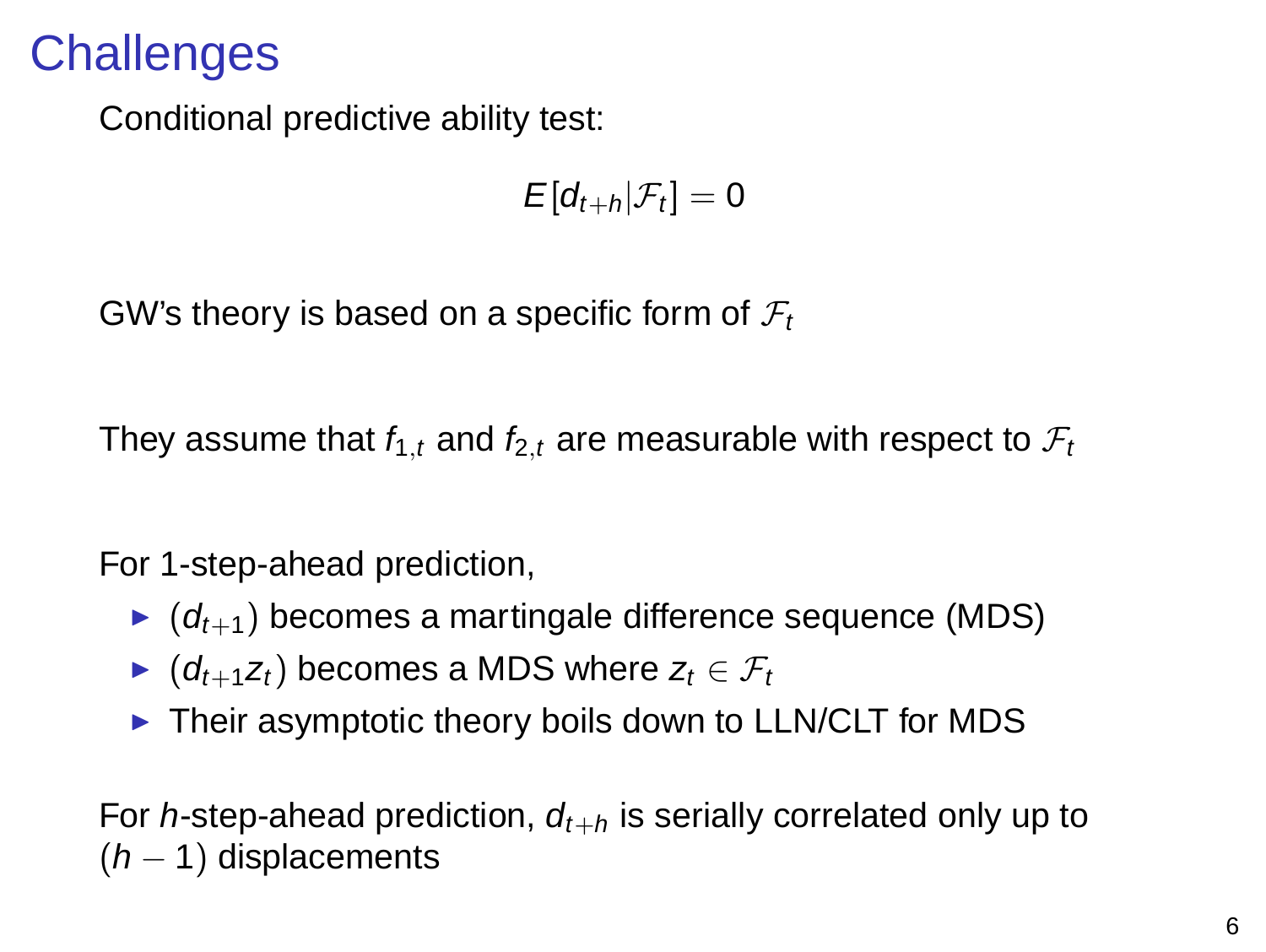#### **Challenges Is this assumption realistic?**

Assume a quadratic loss function,

$$
d_{t+1}=(y_{t+1}-f_{1,t})^2-(y_{t+1}-f_{2,t})^2
$$

Simple arrangement shows that GW's null hypothesis holds when

$$
E[y_{t+1}|\mathcal{F}_t] = \frac{1}{2}(f_{1,t} + f_{2,t})
$$

For example, if  $f_1$ , is unbiased, then  $f_2$ , has to be unbiased.

It is hard to come up with such an example at least for me. But, the author came up with such an example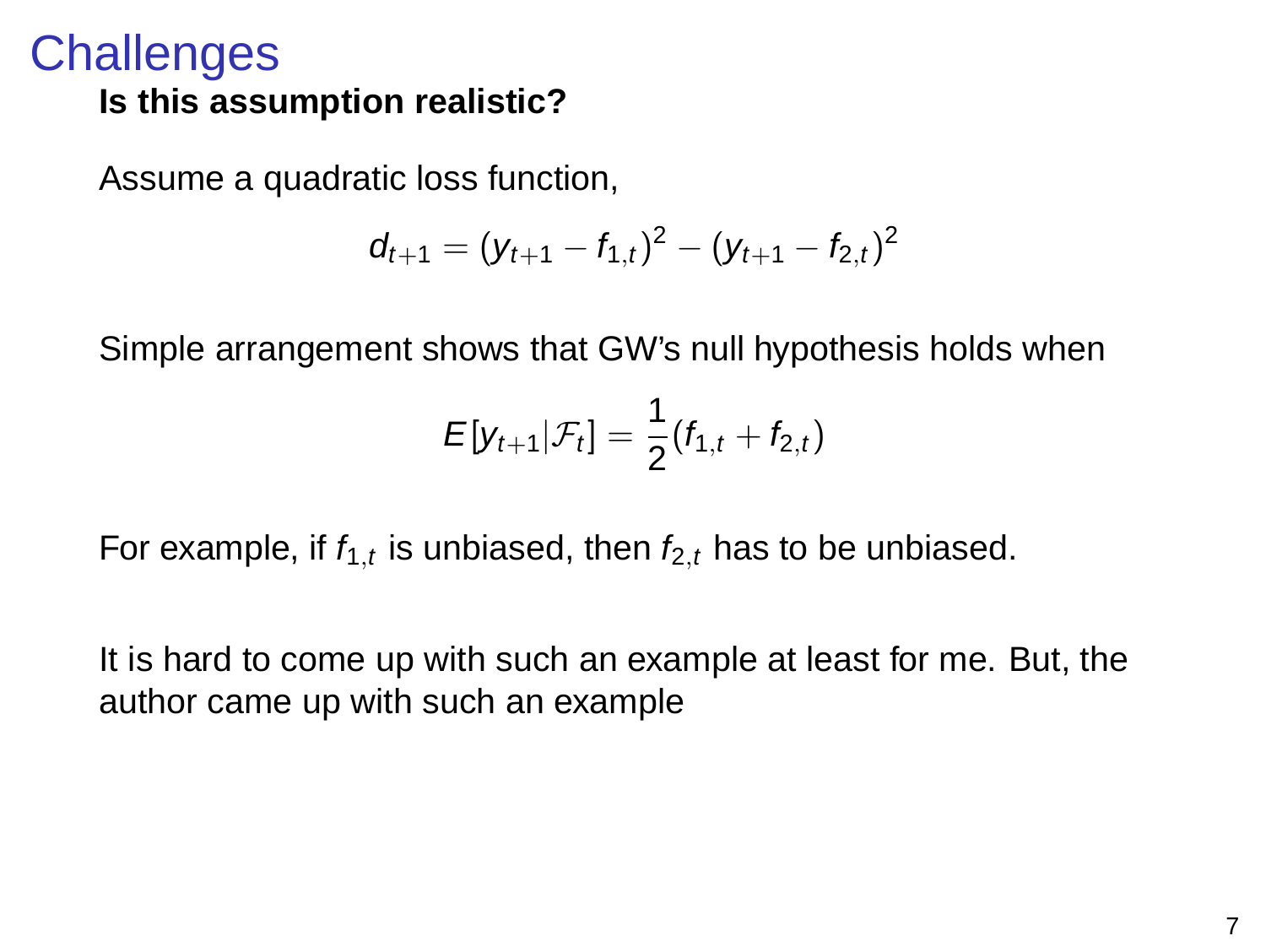#### **Challenges Is this assumption realistic?**

Assume a quadratic loss function,

$$
d_{t+1}=(y_{t+1}-f_{1,t})^2-(y_{t+1}-f_{2,t})^2
$$

Simple arrangement shows that GW's null hypothesis holds when

$$
E[y_{t+1}|\mathcal{F}_t] = \frac{1}{2}(f_{1,t} + f_{2,t})
$$

For example, if  $f_1$ , is unbiased, then  $f_2$ , has to be unbiased.

It is hard to come up with such an example at least for me. But, the author came up with such an example

# **Victory!**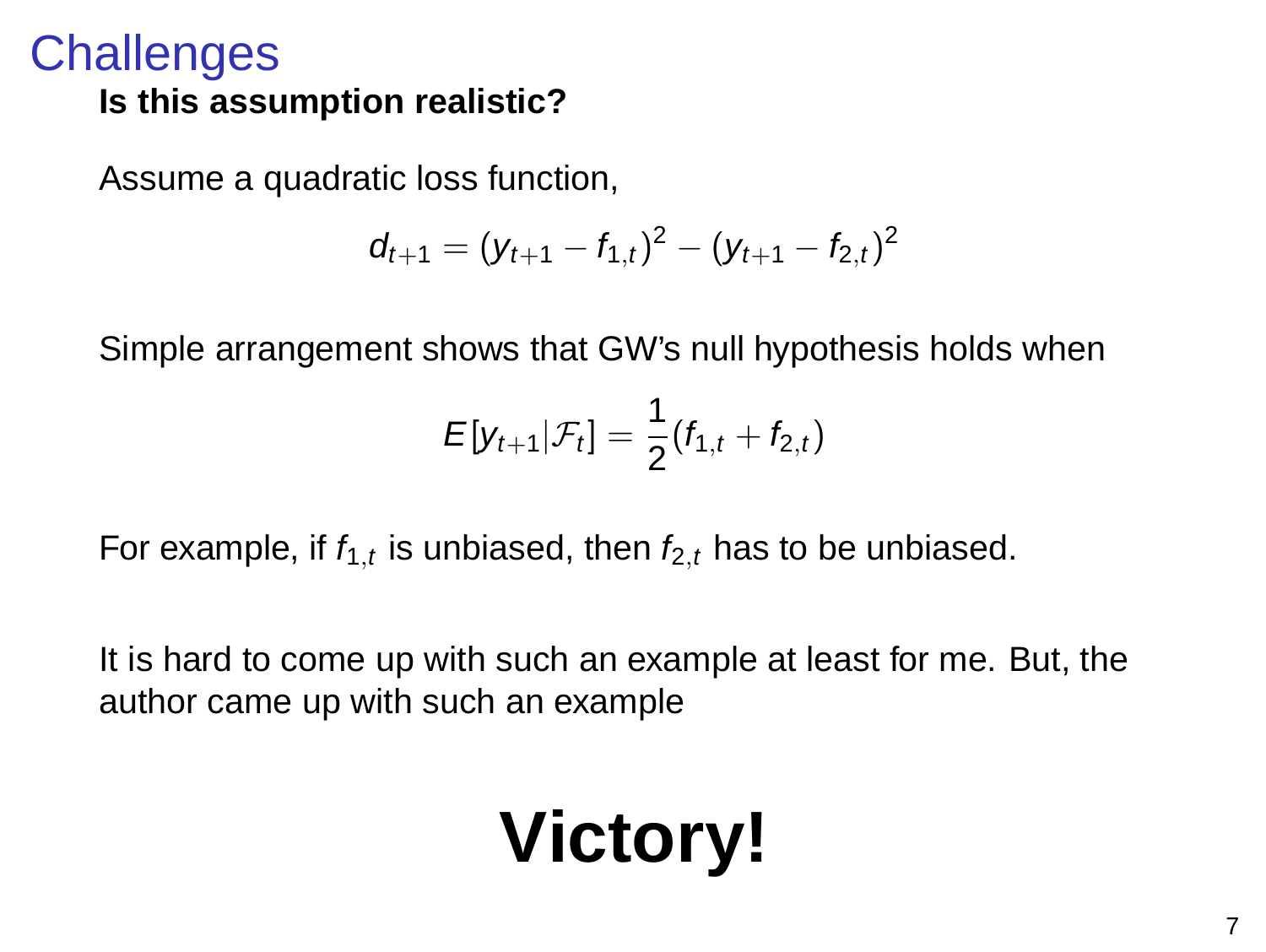## Comment 1: HAC-Bandwidth

**Comment 1:** If the paper was really about documenting a finite sample properties of GW's test procedures, then it is much more natural to **use a rectangular kernel rather than a Bartlett kernel** to estimate the long-run variance for "conditional" EPA test

- Giacomini and White (2006) emphasized this in the paper. "Use HAC and truncate at  $(h - 1)$  for the conditional testing."
- ▶ Also emphasized in Giacomini (2010)

Under the conditional null hypothesis, it is better because ...

- $\triangleright$  Smaller size distortion due to less biased LRV estimation
- $\triangleright$  More powerful if the alternative entails a serial correlation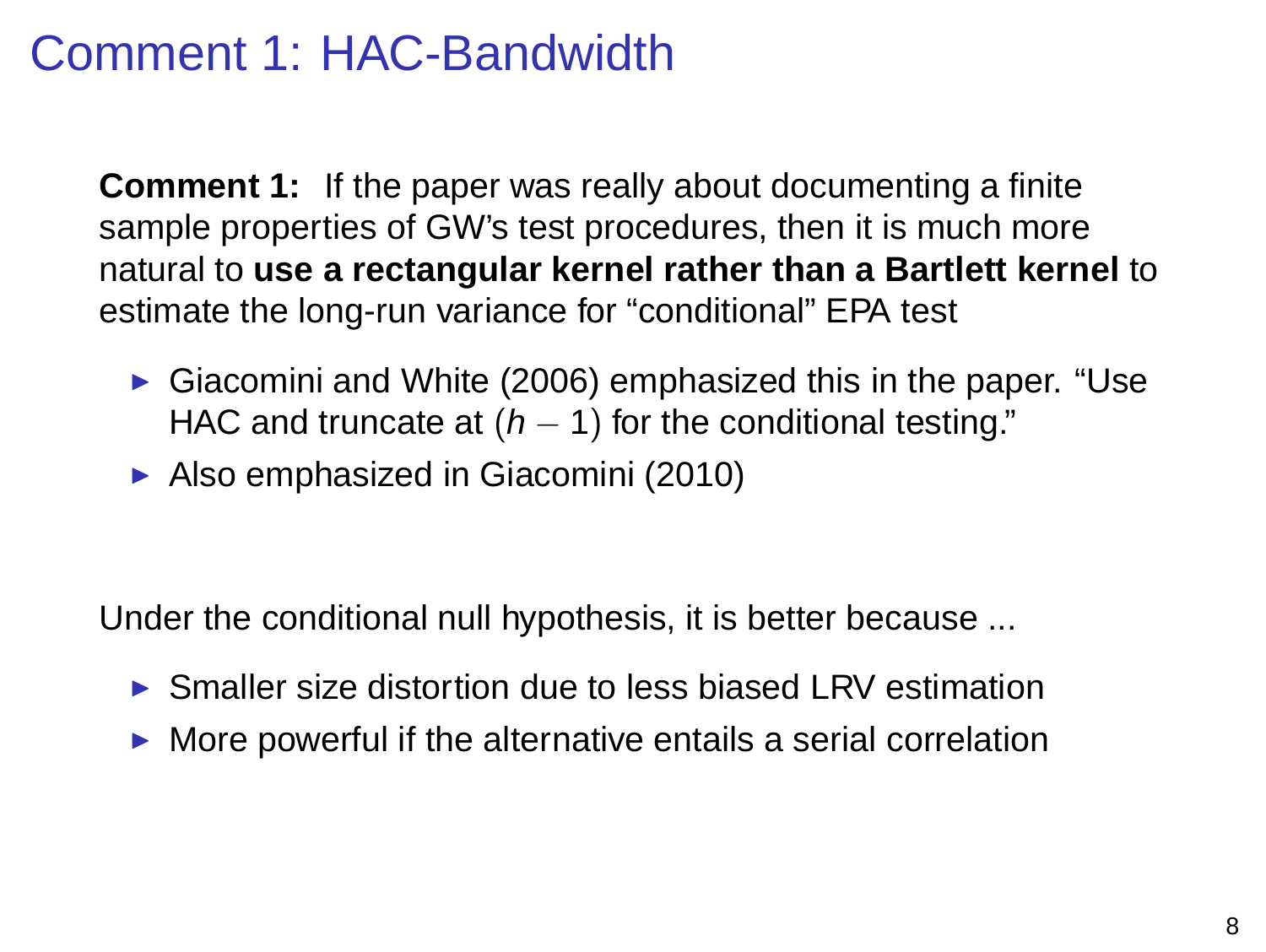### Comment 1: HAC-Bandwidth

Empirical distribution of actual sizes for all experiments considered in the author's paper (all 80 specifications), **nominal size = 5%**



- **DM-NW (This paper):** Bartlett kernel with Newey and West's automatic bandwidth rule
- **DM-R (GW's original rule)** : Rectangular kernel truncated at  $(h 1)$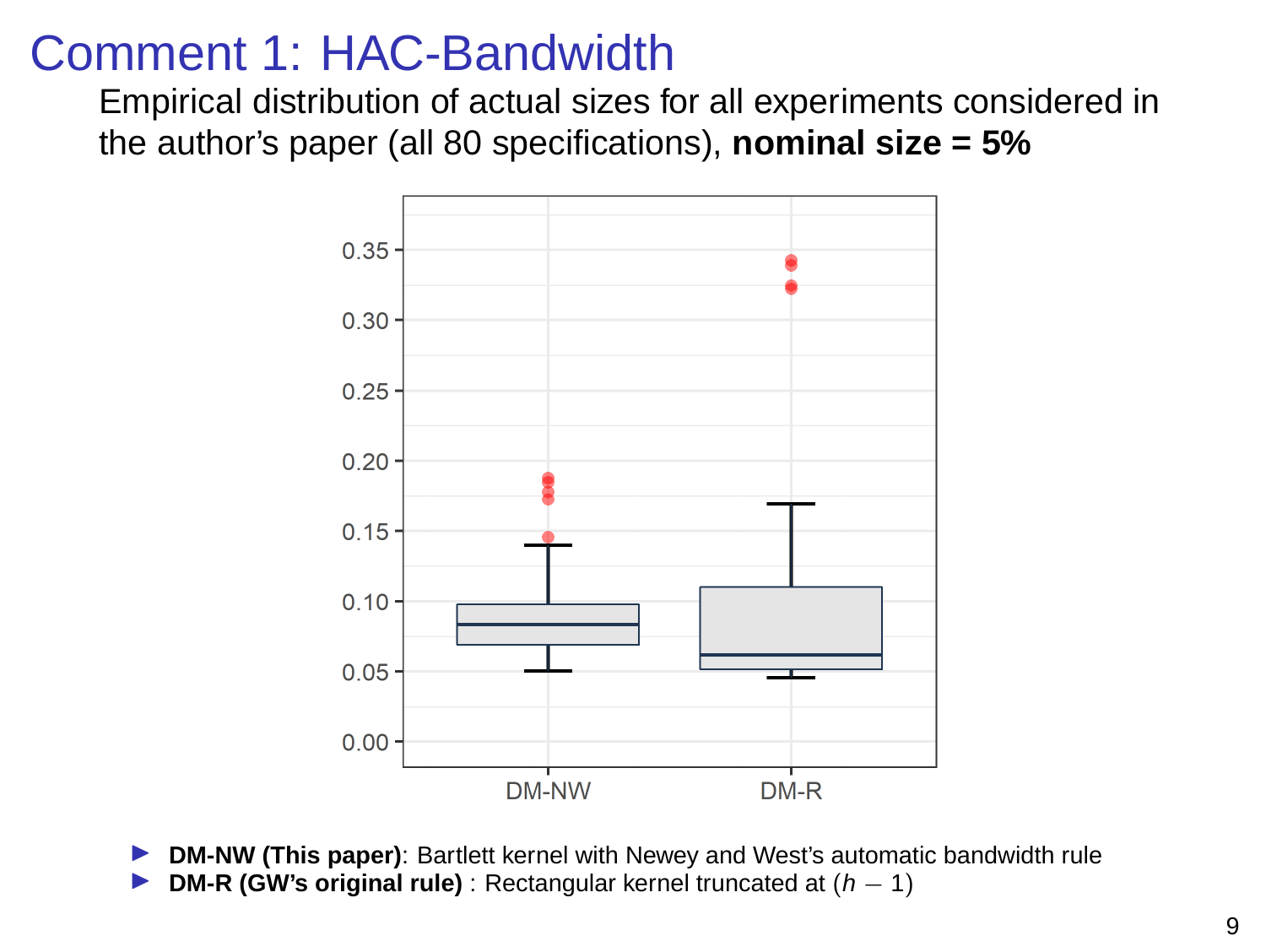## Comment 2: On size distortion

**Comment 2:** Most of size distortions that we saw from the author's exercises can be eliminated by using different approaches

- $\triangleright$  Recent tools from HAR-inference literature: Fixed-b asymptotics, t-statistic-based testing, randomization test using asymptotic symmetry, etc
- $\triangleright$  Accurate estimation of the long-run variance may not be an issue here (e.g., fixed-b asymptotics)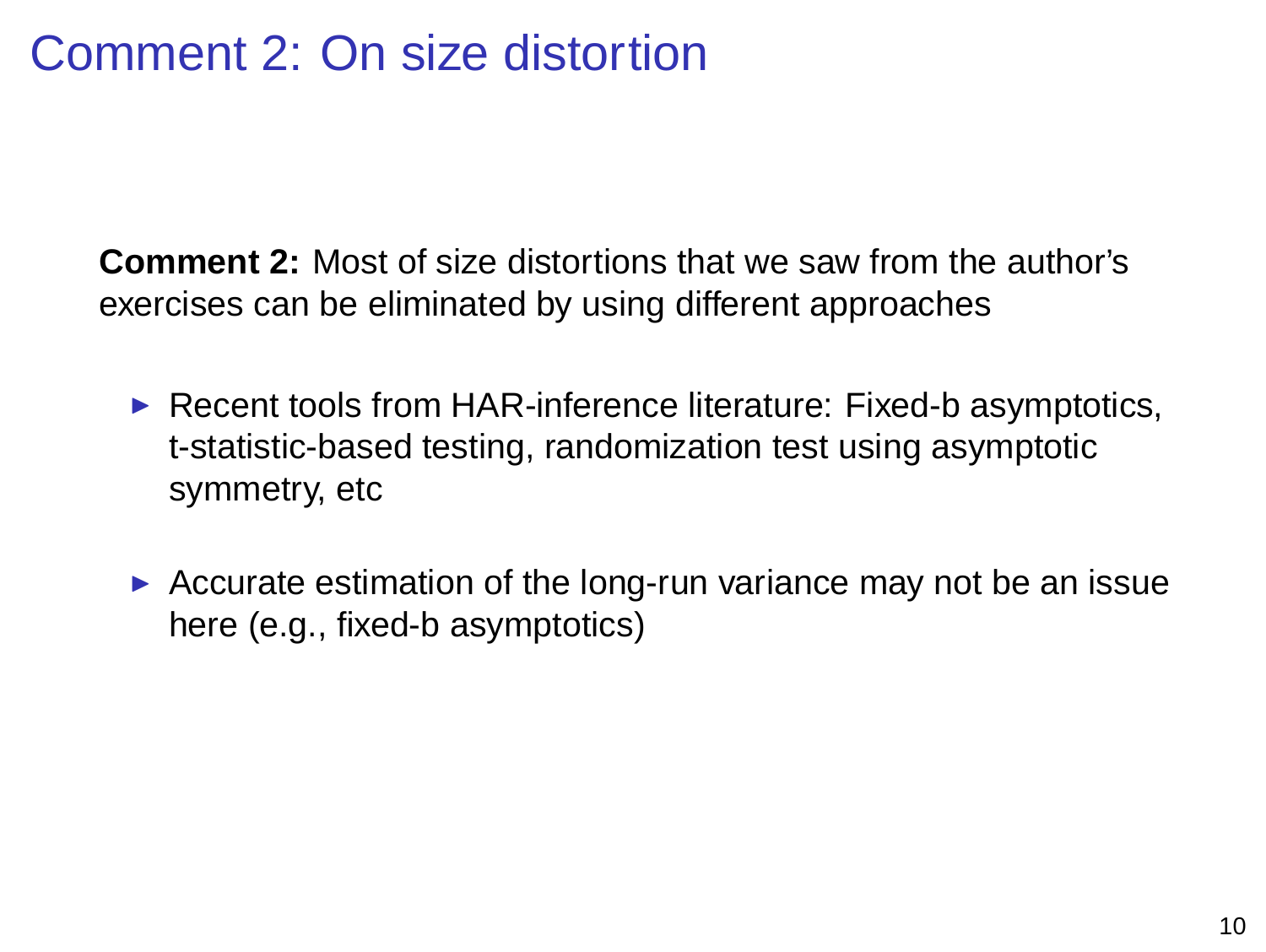## Comment 2: On size distortion



- $\triangleright$  DM-NW: This paper
- $\triangleright$  DM-R: GW's original rule
- In DM-M: Harvey et al. (1997)
- **IN** DM-FB: Kiefer and Vogelsang (2005)
- **DM-EWC: Muller (2004)**
- In DM-IM: Ibragimov and Muller (2010)
- **DM-CNR: Canay, Romano, Shaikh (2017)**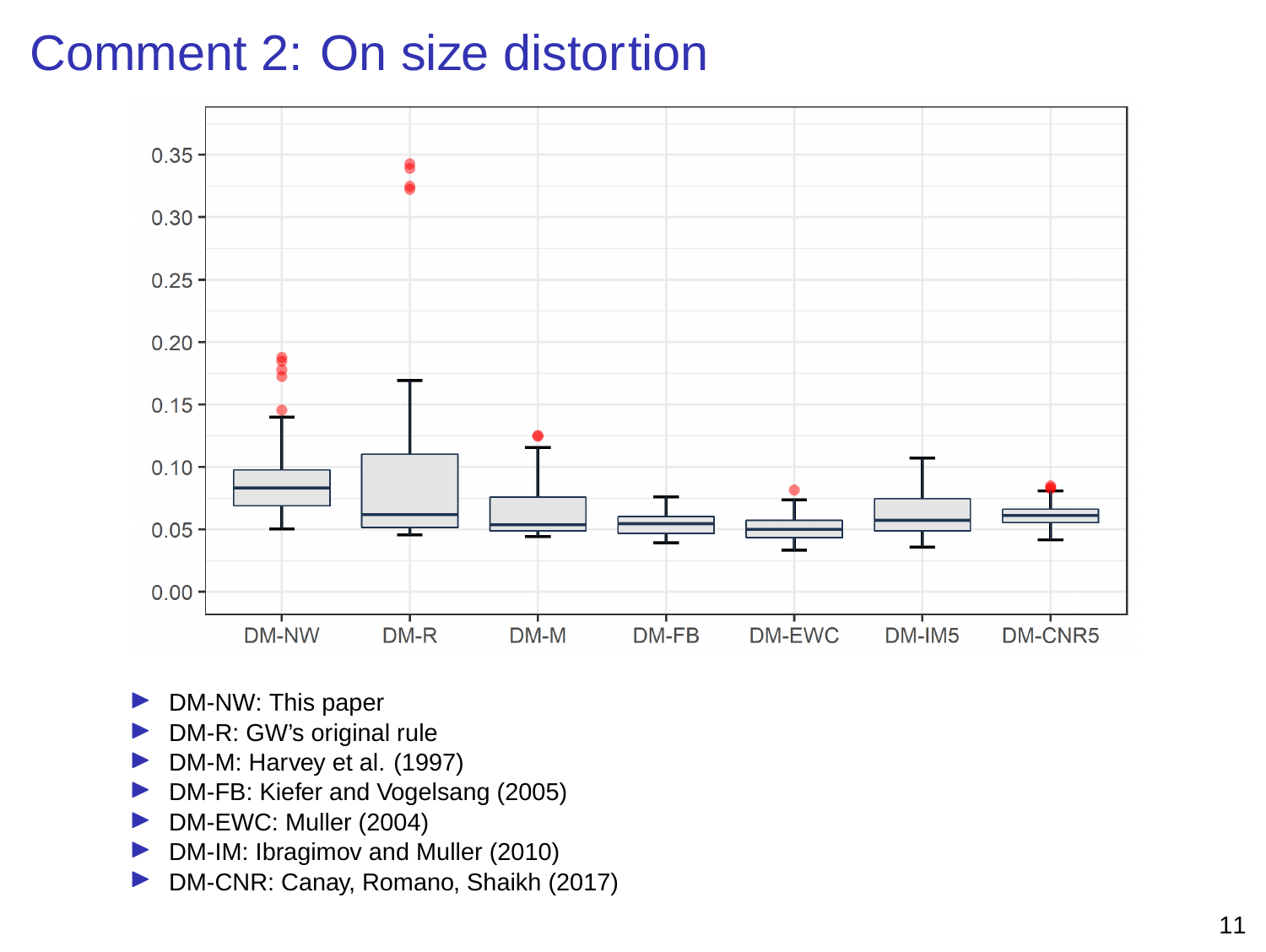## Comment 3: Interesting property of the DGP

**Comment 3:** Conditional-Rolling DGP generates a very strong conditional heteroscedasticity in the loss differential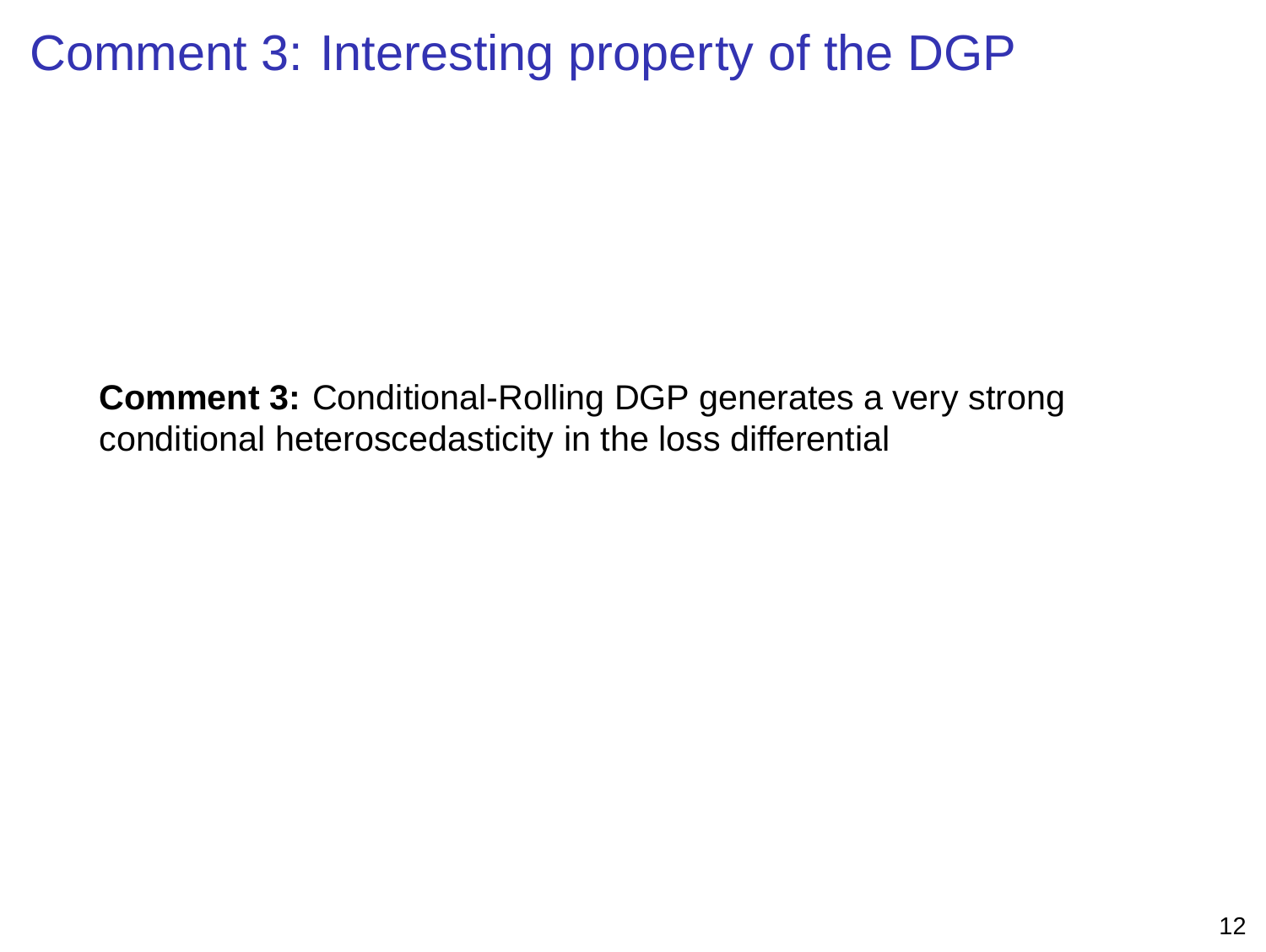### Comment 3: Interesting property of the DGP

For example,  $R = 175$ ; Rbar = 175; h = 3; with  $P = 1000000$ ;

ACF of  $d_{t+h}$  is MA(2) as expected



Lag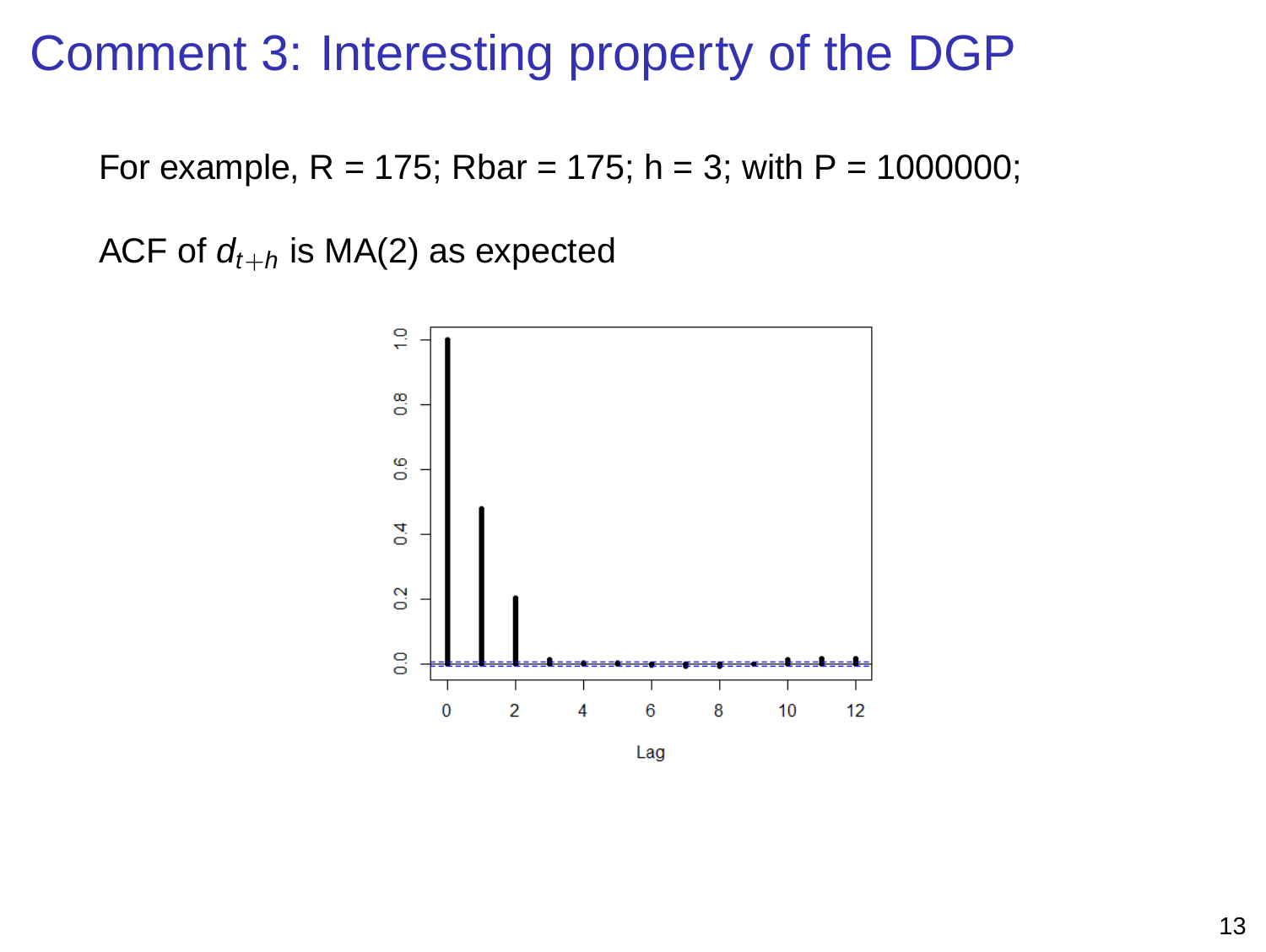#### Comment 3: Interesting property of the DGP ACF of  $d_{t+h}^2$



Fitting MA(2)-GARCH(1,1) gives me the following estimates

 $\omega = 0.00, \quad \beta_1 = 0.23, \quad \beta_2 = 0.81$ 

where the GARCH equation is defined as

$$
\sigma_t^2 = \omega + \beta_1 \mathbf{e}_{t-1}^2 + \beta_2 \sigma_{t-1}^2
$$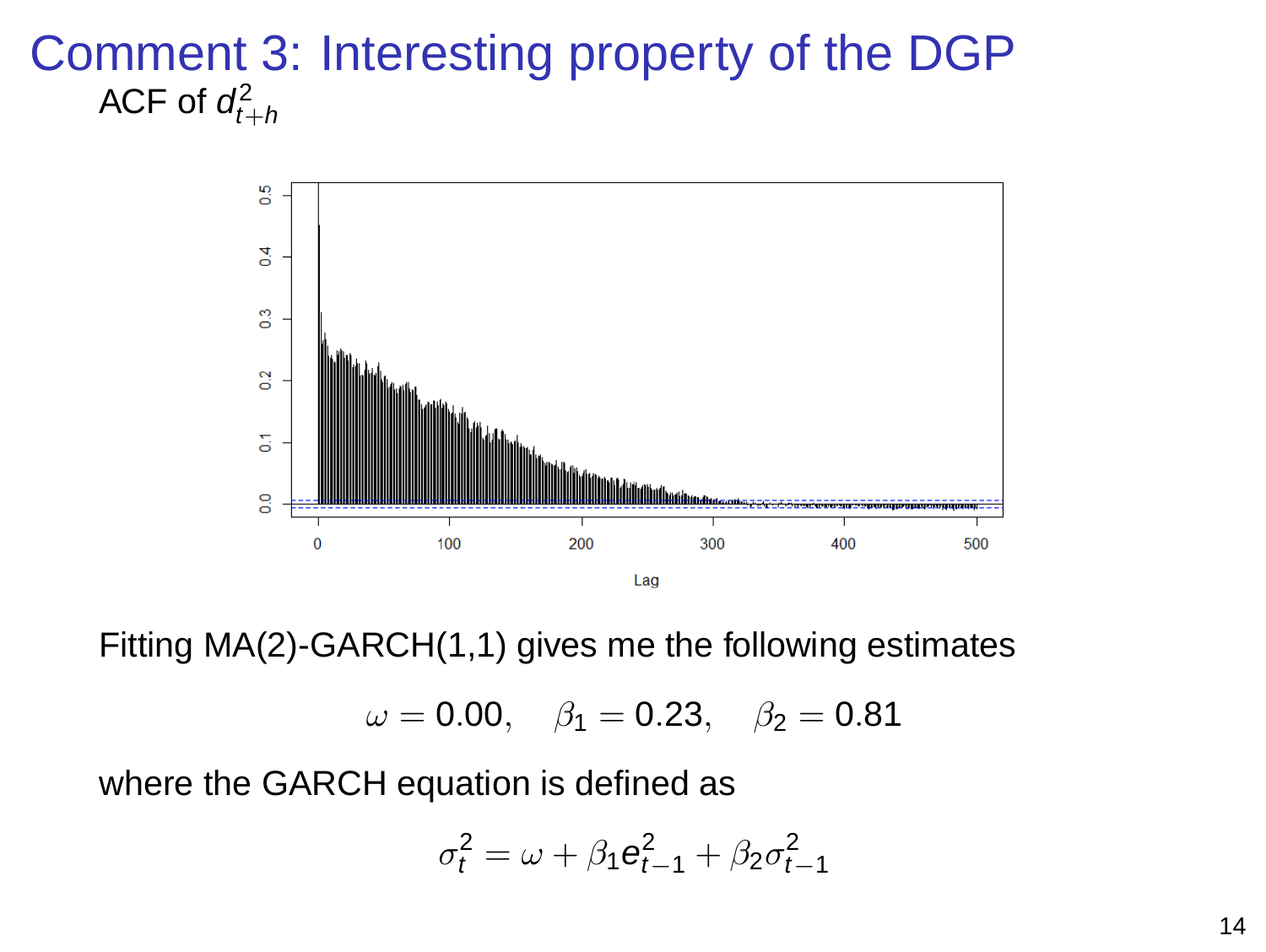## Comment 4: My personal view about GW

Conditional EPA testing:

$$
E[d_{t+h}|\mathcal{F}_t] = 0
$$

GW's theory is based on a specific form of  $\mathcal{F}_t$ 

- For example,  $f_{1,t}$  and  $f_{2,t}$  are measurable with respect to  $\mathcal{F}_t$
- $\blacktriangleright$  Theoretically convenient, more powerful test, etc.
- It makes sense if you want to know whether  $d_{t+h}$  is predictable
- $\blacktriangleright$  However, for this null to hold we have to impose a very strong restrictions on  $f_{1,t}$  and  $f_{2,t}$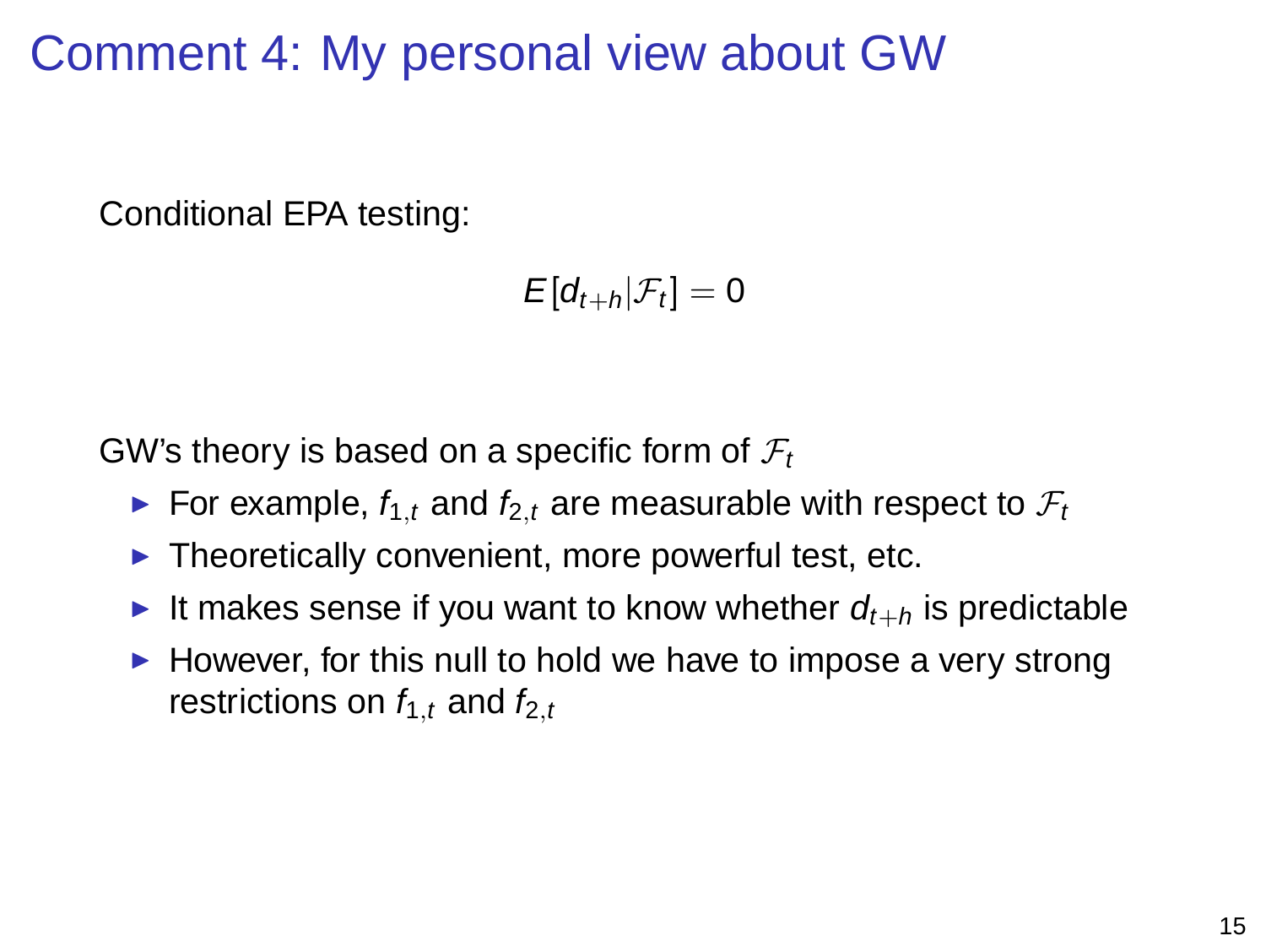## Comment 4: My personal view about GW

GW's conditional testing also used for explanatory analysis:

- If Is  $d_{t+1}$  statistically different from zero during recession?
- If Is  $d_{t+1}$  is associated with some economic variables  $(z_t)$ ?

One could perform a test based on

$$
d_{t+h} = \beta_0 + \beta_1 z_t + \varepsilon_{t+h}
$$

 $E[\varepsilon_{t+h}] = 0$  and  $E[\varepsilon_{t+h} \times z_t] = 0$ 

Then, just test  $\beta_0 = 0$  and  $\beta_1 = 0$  with HAR inference **WITHOUT "truncation at (h-1)"** admitting that  $\varepsilon_{t+h}$  can exhibit higher-order serial correlation